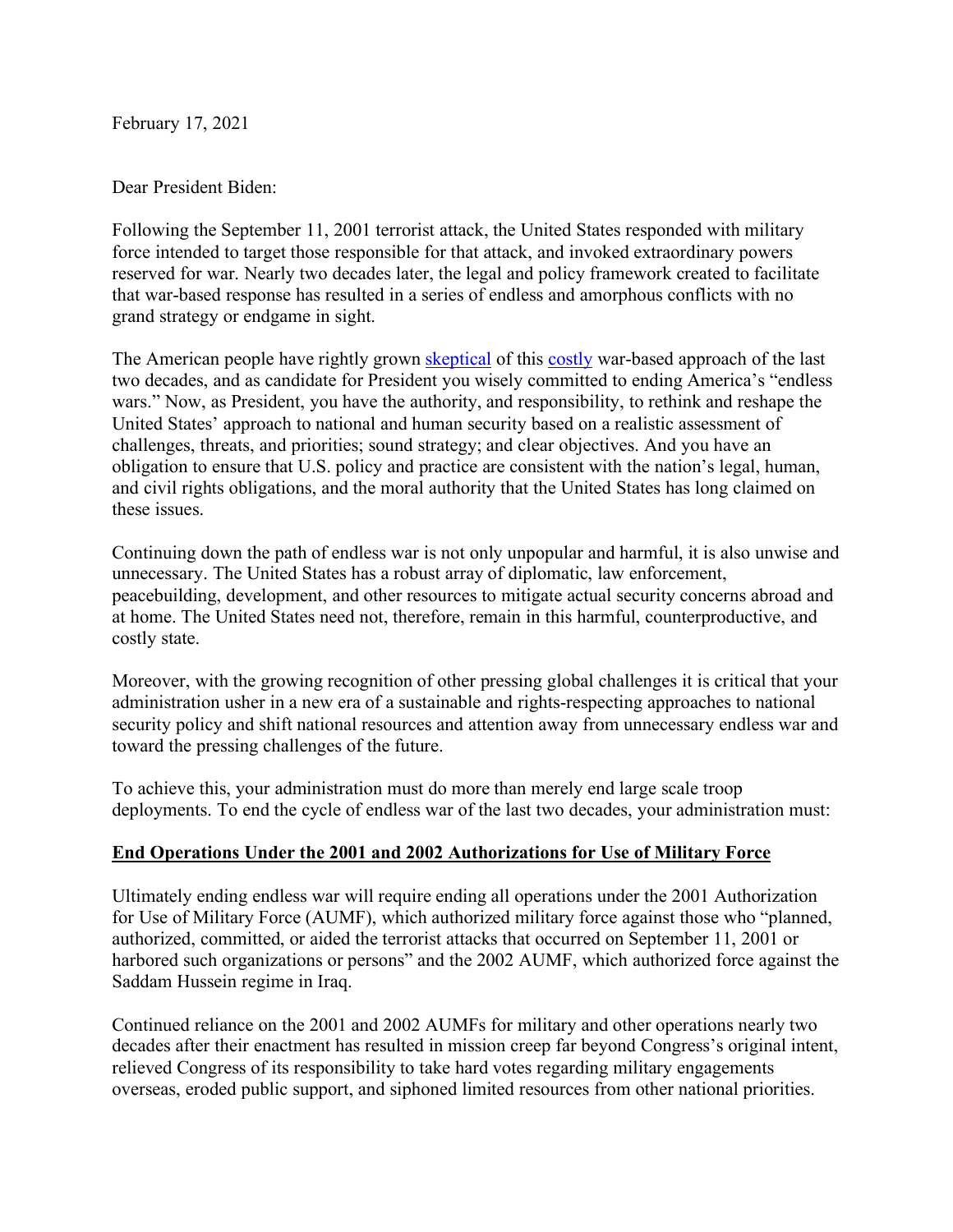As President, you can and should retire these authorities without waiting for congressional action. You should begin by immediately ceasing reliance on the 2002 AUMF – which does not serve as the primary domestic legal basis for any current military operations – and set an end date for all ongoing operations conducted under the 2001 AUMF to allow for a brief winddown period. Your administration should also publicly abandon prior executive branch legal interpretations that widened the scope of these authorities far beyond their original purpose.

To prevent future administrations from reviving these already decades-old authorities, your administration should also urge Congress to rescind them, along with other outstanding war authorizations.

# **End War-Based Approaches to Detention, Trial, and Lethal Force**

Ending endless war will also require shifting away from reliance on the tools of war and, in particular, away from reliance on a war-based legal framework for the use of force and military prosecution and detention of terrorism suspects. When legitimately and lawfully used in extraordinary circumstances meeting the legal threshold of armed conflict, wartime use of force and military detention and tribunals are aimed at balancing military necessity, humanity, and fundamental rights. Even so, wartime authorities can confer extraordinary powers that in peacetime are egregious human rights violations.

To move away from endless war towards a sustainable approach to security, these practices based on claimed war authorities must end. Ending large footprint operations and shifting to "small footprint" counterterrorism missions that continue to rely on war-based authorities is not sufficient.

# **Adopt an Appropriately Tailored and Rights-Respecting Approach to Security**

The United States has at its disposal a host of tools and resources available for addressing legitimate security concerns, including those posed by transnational armed groups. Your administration should prioritize the non-militarized tools in its toolbox: law enforcement; lawful intelligence-gathering; accountable and appropriately tailored foreign assistance; peacebuilding; and diplomatic capabilities for addressing long-term drivers of conflict and violence.

Moreover, your administration must not outsource the United States' own endless war approach to foreign partners. Rather than continuing to prioritize foreign military engagement and capacity building as the key tool to addressing security challenges, your administration should expand and increase its engagement with civil society and other nongovernmental actors, as well as its engagement with the non-security agencies of partner governments, to effectively support alleviation of conditions that contribute to organized violence—including political repression and lack of economic development. It must do so without perpetuating policies and programs that view local communities solely or primarily through a security lens, undermining their human rights and security.

### **Use Military Force Only as a Last Resort and with Authorization from Congress**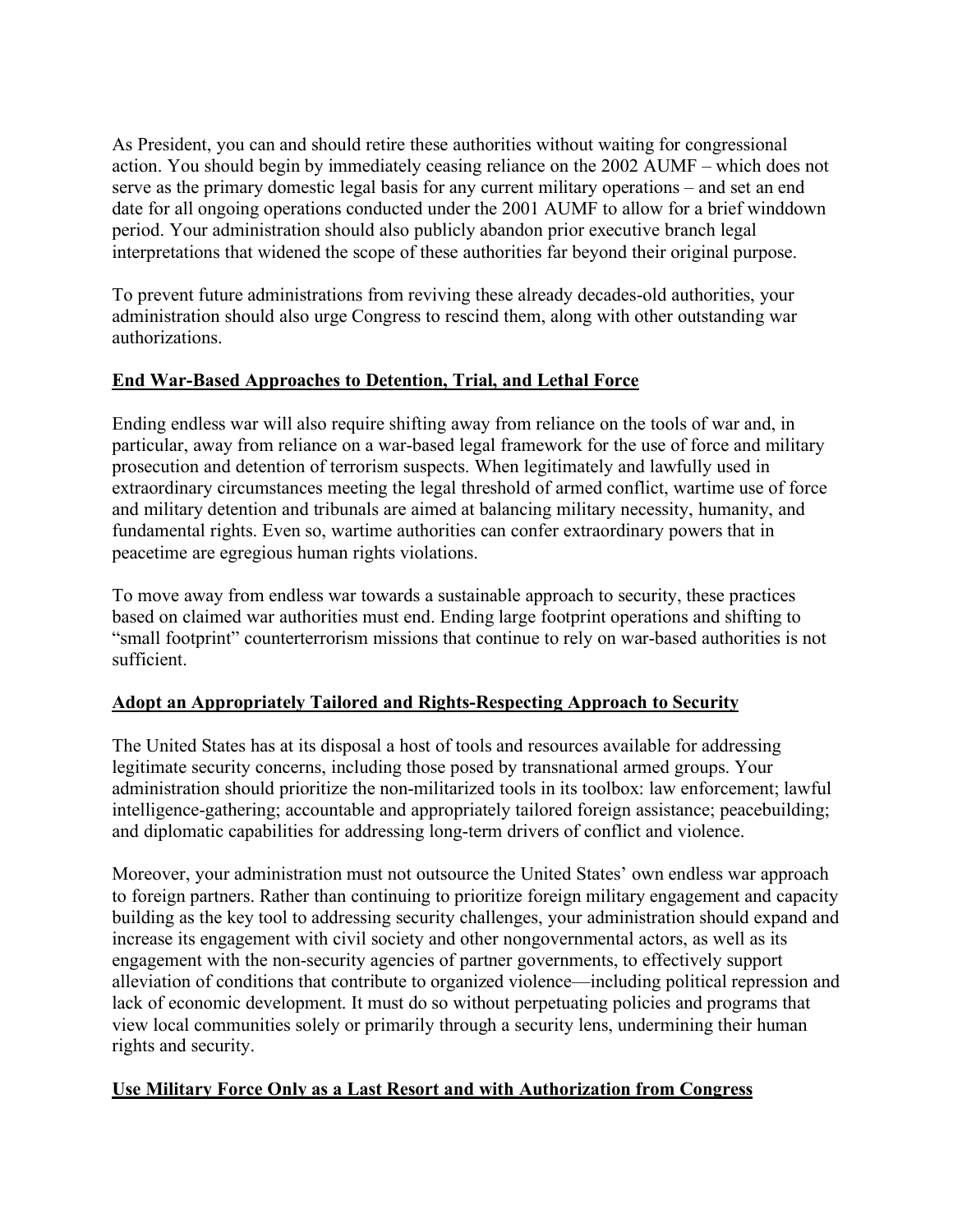Should extraordinary new security challenges arise, your administration should consider the full array of tools available for addressing them before considering the use of military force. Only if your administration exhausts all non-military means and determines that military force is necessary, lawful, and strategically effective should it seek authorization from Congress in the form of a new, narrowly tailored AUMF with appropriate limits and safeguards.

Your administration should also consider support for the use of force by partner security forces only as a last resort, when non-military means are insufficient, and when that military force is lawful, necessary, proportionate, and strategically effective. If it deems such operations necessary, it must secure appropriate congressional authorization. The administration must also be transparent about such operations, proactively and thoroughly vet partner forces for human rights compliance, and insist on formal and enforceable assurances from partners.

### **Insist on Essential Safeguards in any Future AUMFs**

If your administration determines that the use of military force is necessary in the future, it must obtain prior authorization from Congress. In doing so, it should insist on the inclusion of essential and widely accepted safeguards that permit the United States to address legitimate and exceptional security concerns while applying the hard lessons learned from overbroad and harmful interpretations of the 2001 and 2002 AUMFs. Any new authorities sought should:

- *Clearly define the opponent and mission objectives:* Specifying the nation or group(s) against which force is authorized and the objectives or purpose  $-i.e.,$  the mission – for which force is authorized ensures that congressional intent and the will of the American people cannot be overridden by subsequent, unintended interpretations and expansions of the use of force authority. The administration should not seek nor sign into law openended or vague authorities that blur the line between armed conflicts or between conflicts and peace.
- *Specify the geographic scope of the authorization:* Explicitly limiting war authorities to declared theaters of actual armed conflict helps ensure compliance with U.S. obligations under the U.N. Charter and provides public clarity regarding with whom the nation is at war and where.
- *Require robust transparency and reporting:* Regular and specific reporting requirements promote democratic accountability, ensure compliance with domestic and international law, and allow Congress to fulfill its oversight responsibilities by staying informed about conflict. Reporting requirements in an AUMF also provide a critical safeguard against endless war, and transparency that is crucial to public oversight and accountability.
- *Require compliance with international law:* Any new AUMF should contain an explicit statement that its authorities may only be exercised in compliance with U.S. international legal obligations. The United States is already bound by international law regardless of whether an explicit statement is included in an AUMF, but its inclusion will help restore domestic and global confidence in the United States as a nation that complies with the rule of law.
- *Include a supersession or sole source of authority provision:* Given prior administrations' assertions that the 2001 AUMF and 2002 Iraq AUMF authorized the use of force against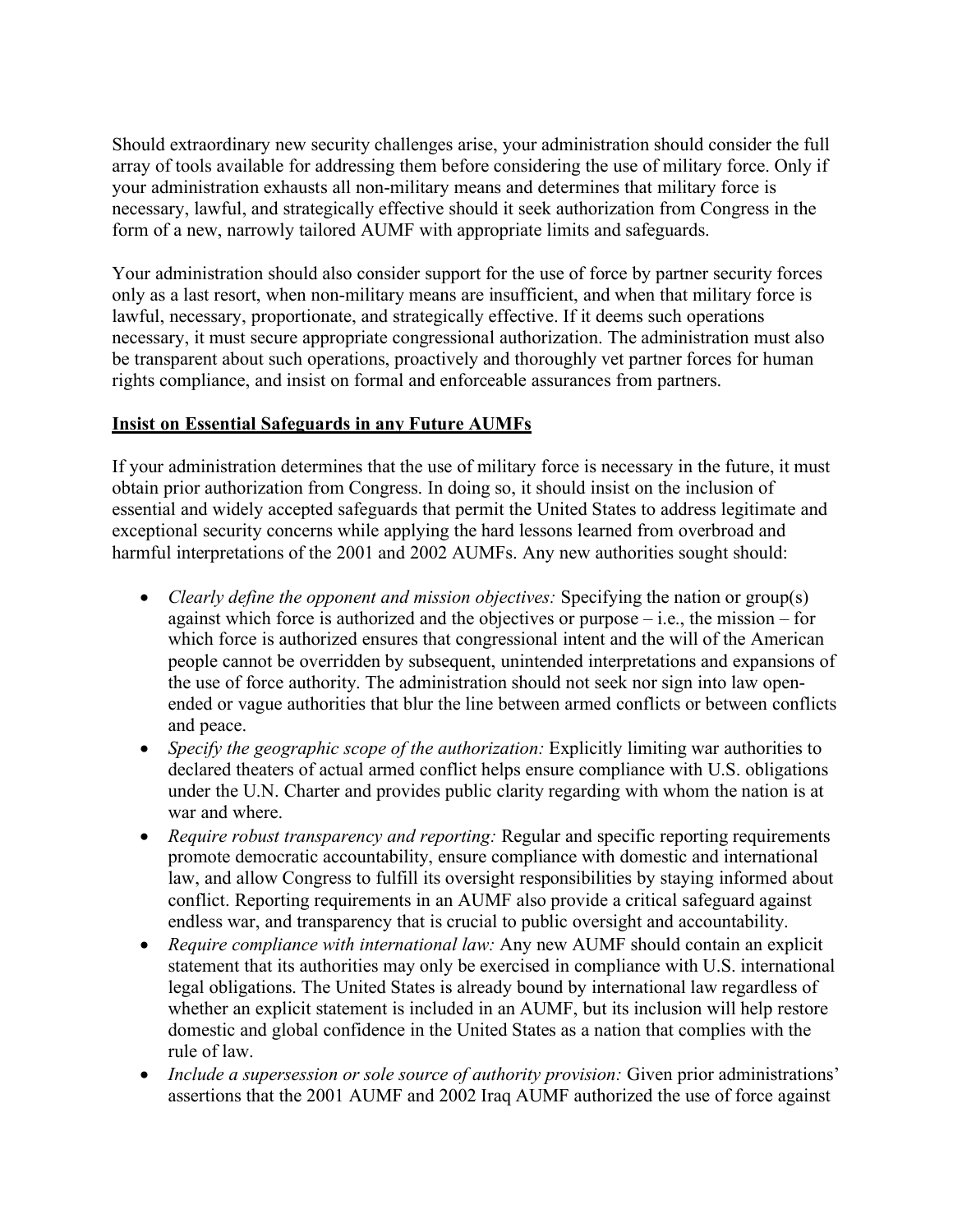ISIS – even though those authorizations were passed by Congress before ISIS even existed – if Congress does not repeal both of these AUMFs, any new AUMF should make clear it is the sole, superseding source of authority to use force against the nation or entity to which it applies. Without this clarifying language, a next administration could read the new authorization as expanding its administration's war-making powers, rather than limiting them.

• *Set an expiration date:* Sunset clauses, which have been included in nearly one-third of prior AUMFs as well as several post-9/11 national security statutes, set a date for Congress and the executive branch to reexamine the AUMF in light of current conditions and, if necessary, refine or narrow the legislation in response.

# **Support War Powers Reform Efforts in Congress**

To secure lasting change for future generations, your administration should support structural reforms by Congress that protect against unilateral executive branch uses of force and restore the constitutional balance of war powers enshrined in the Constitution, including through reforming and modernizing the War Powers Act. At a minimum, such reforms should:

- Recognize that the Constitution vests the decision to go to war solely in Congress, with only a narrow exception for the President to use force temporarily to repel a sudden attack if that force is necessary and there is no time to obtain advance authorization from Congress;
- Require the President to report any such defensive use of force without advance congressional authorization to Congress within 48 hours of the actions taken with an explanation of the necessity to use force and a statement as to whether the hostilities are concluded or ongoing. Within seven days following the initial reporting deadline, the President should be required to submit a request for congressional authorization if hostilities remain ongoing. If congressional authorization is not provided within 20 days, there should be a mechanism for requiring the automatic termination of hostilities;
- Define "hostilities," "imminent hostilities," and other ambiguities in the existing law to ensure that the requirement for advance congressional approval applies to all actions by U.S. forces that involve the use of deadly force;
- Require the President to provide ongoing public unclassified reports on current and possible engagement in hostilities whenever there is a material change, or no less frequently than every 30 days, to keep Congress and the public fully and currently informed;
- Recognize that the President may not introduce U.S. forces into hostilities in any additional countries or against any additional nations, organized armed groups, or forces without advance congressional authorization;
- Provide expedited congressional procedures for consideration of resolutions to cease the use of U.S. forces in hostilities or situations where there is a serious risk of hostilities;
- Provide judicial review for non-compliance with resolutions to cease hostilities or automatic termination requirements, as well as for credibly alleged violations of international humanitarian law or human rights law; and
- Prohibit funding for activities related to hostilities that are not authorized by Congress in advance.